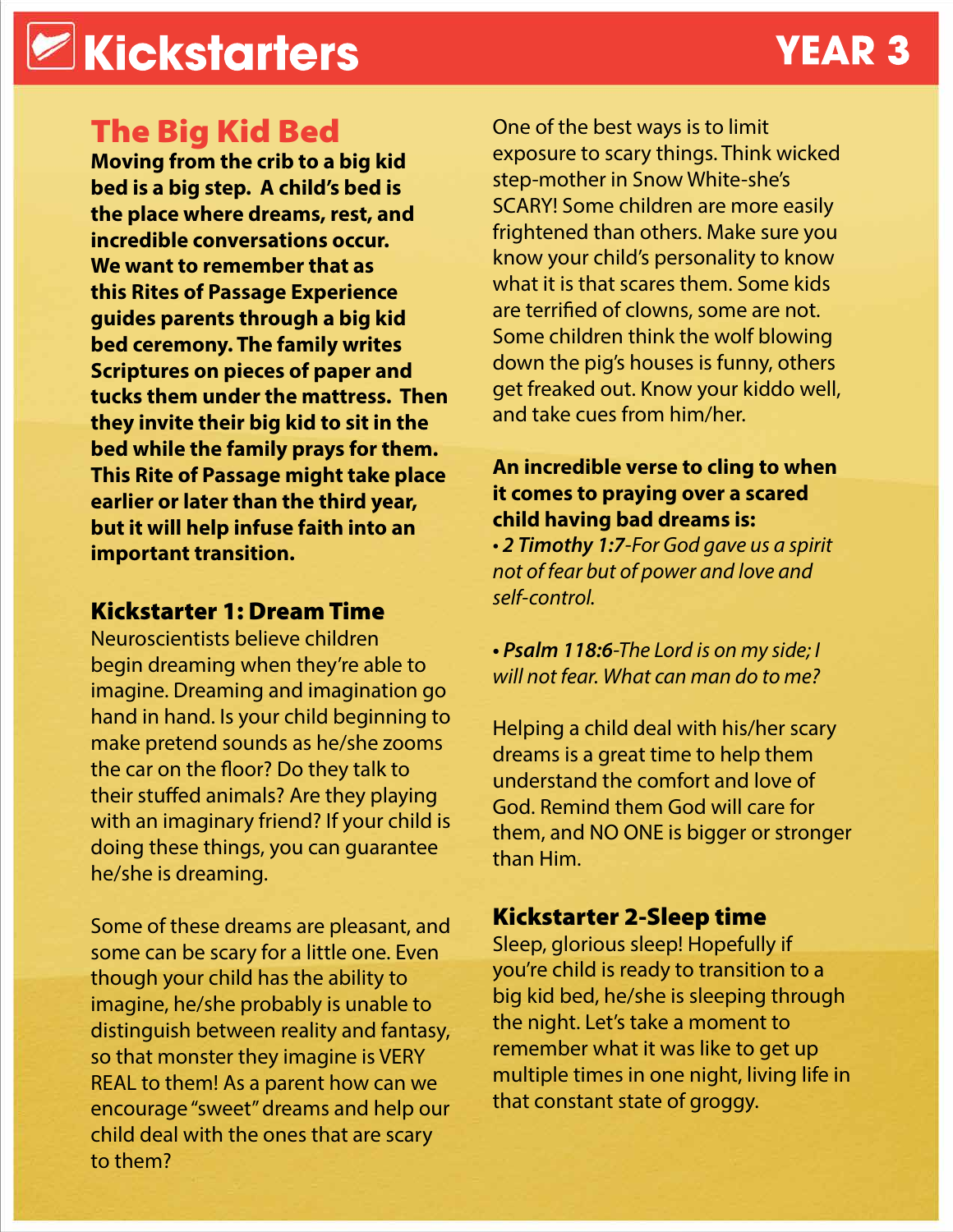Sleep is a wonderful idea from God for parents and children. We spend 1/3 of our lives sleeping. Maybe you've asked, why did God create sleep? We could get so much more done if we didn't need to spend 7-8 hours in each 24 hour period asleep.

#### **Psalm 127:2 states,**

*"It is in vain that you rise up early and go late to rest, eating the bread of anxious toil; for he gives to his beloved sleep."*

According to this simple verse, God gives us sleep because He loves us. If you look closely at this verse you realize the opposite of sleep is anxiety. We can have incredible sleep and rest when we fully trust that God can handle anything and everything in our lives.

What is it that you anxiously worry about? What keeps you up at night? Let's give those things to God, allowing Him to work out the details that we so often fret over. What about your child? What does he/she worry most about? What causes your child to lose sleep? Spend some time giving these things to God so that you can sleep well, resting completely in His love for you.

#### Kickstarter 3- Talk Time

Oh, the conversations that will take place over the lifetime of a child in his/her bed! When it's time to tuck your child in, you can guarantee that's when he/she is ready to talk about anything and everything. If you capitalize on this moment, you'll create for yourself an open invitation for honest conversation between you and your child for the rest of his/her life.

In the therapy world the term "unconditional positive regard" is often used. This simply is the complete acceptance of a person regardless of what the person says or does. In order to assure constant communication with your child one of the best things you can do NOW is decide to have unconditional positive regard for your child. As they struggle through different life stages, the best thing we can do is be present and loving in the moment.

Take a moment to read **1 Corinthians 13**, the love chapter. As you read each verse stating what love is, take a moment to reflect on yourself. Which of these would most likely be the stumbling block between your child having great conversation with you? Are you easily irritated with your child? Do you insist on your own way? (v.5)

In order to have a lifetime of honest conversation with our child we need to